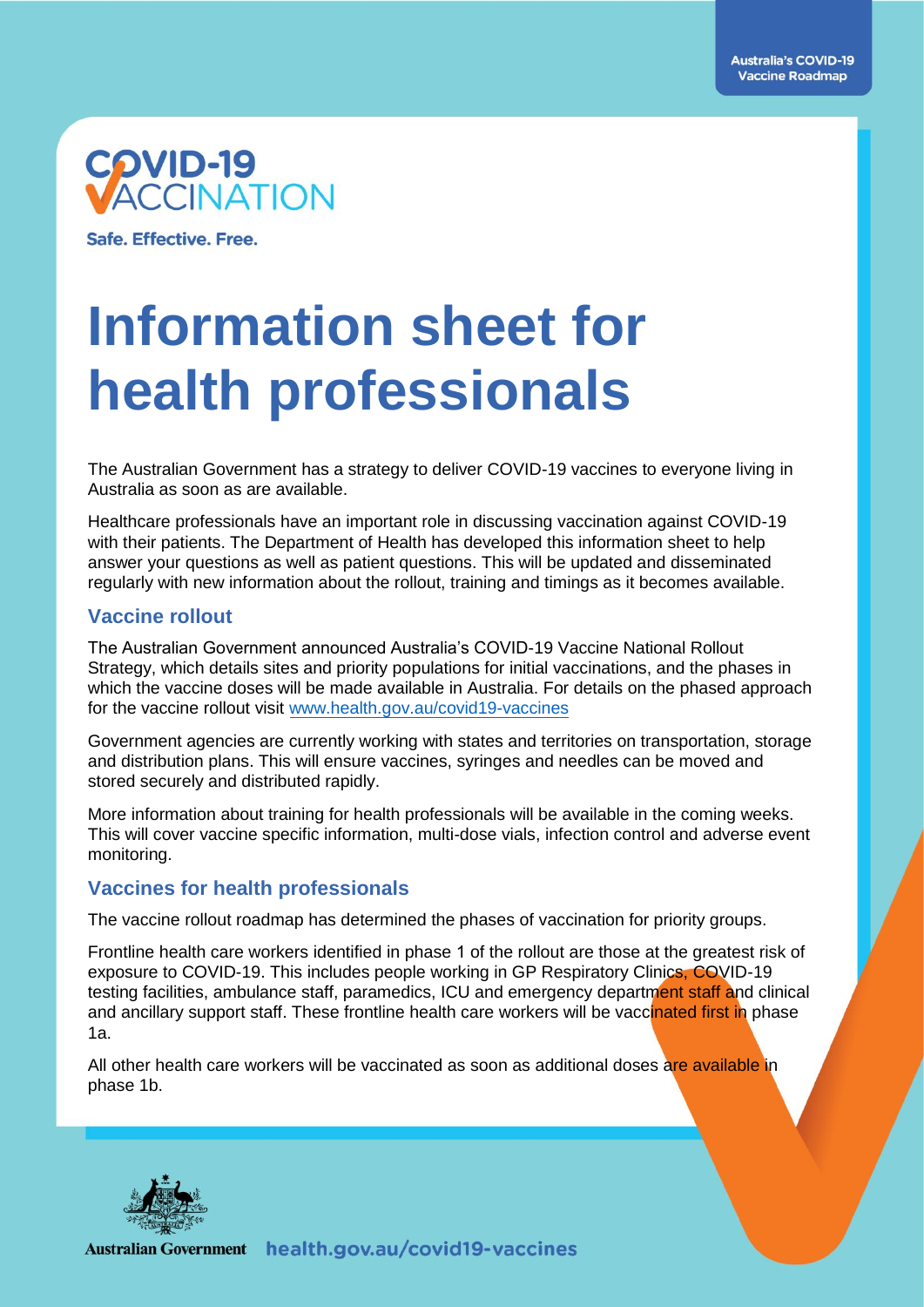#### **Vaccine locations**

Vaccination locations will be established across metropolitan, regional, rural and remote Australia.

About 30-50 locations will be established as ongoing Hospital Hubs in urban and rural Australia. The sites of these are being finalised in conjunction with States and Territories. They will manage cold chain storage and Pfizer vaccine only and will provide a distribution hub for hospital, quarantine and border staff and residential aged care and disability residents and staff.

In addition, more than a 1000 points of distribution nationwide will be stood up to manage and distribute the AstraZeneca vaccine. These sites will include places such as GP Respiratory clinics, GPs, state/territory vaccination clinics and Aboriginal Controlled Health Organisation clinics. Further information regarding locations of additional sites will be provided shortly.

#### **Training for vaccine administrators**

More information about training for health professionals will be available in the coming weeks that will cover vaccine specific information, multi-dose vials, infection control, wastage, and adverse event reporting.

#### **Vaccines for patients**

Once available, COVID-19 vaccines will be free for all Australian citizens, permanent residents and most visa-holders as per the Australian COVID-19 Vaccination Policy. The COVID-19 Vaccines National Rollout Strategy details the phases in which vaccines will be made available.

Initially, doses will be made available for phase 1a priority populations in 30-50 hospital hubs in urban and rural locations around Australia. These hubs will manage the Pfizer vaccine only due to specialised storage and handling requirements. Distribution to aged care and disability care facilities will be made through a Commonwealth vaccination workforce in-reach program.

From phase 1b, Pfizer vaccination hubs will continue and doses of the AstraZeneca/Oxford vaccine will be made available at GP respiratory clinics, general practices that meet specific requirements, Aboriginal Controlled Community Health Services, and state-run vaccination clinics. From phase 2, some workplace vaccination sites will be added and the vaccination will also be available at community pharmacies that meet specific requirements.

As more information on how to access vaccines becomes available it will be provided at [www.health.gov.au/covid19-vaccines](http://www.health.gov.au/covid19-vaccines)

#### **COVID-19 vaccines will be voluntary**

Australians have a great record in being immunised. The COVID-19 vaccine will be voluntary, universal and free. When a safe and effective vaccine is available in Australia for COVID-19, the Government aims to have as many Australians as possible choose to be vaccinated for COVID-19. If people choose not to have a COVID-19 vaccine, this will not affect their family's eligibility for Family Tax Benefit Part A or childcare fee assistance which only includes National Immunisation Program vaccines for those aged younger than 20. It is possible that in future, vaccination against COVID-19 might become a requirement for travel to certain destinations or for people working in certain high-risk workplaces. If this becomes the case, there will be exemptions in place for people who are unable to be vaccinated.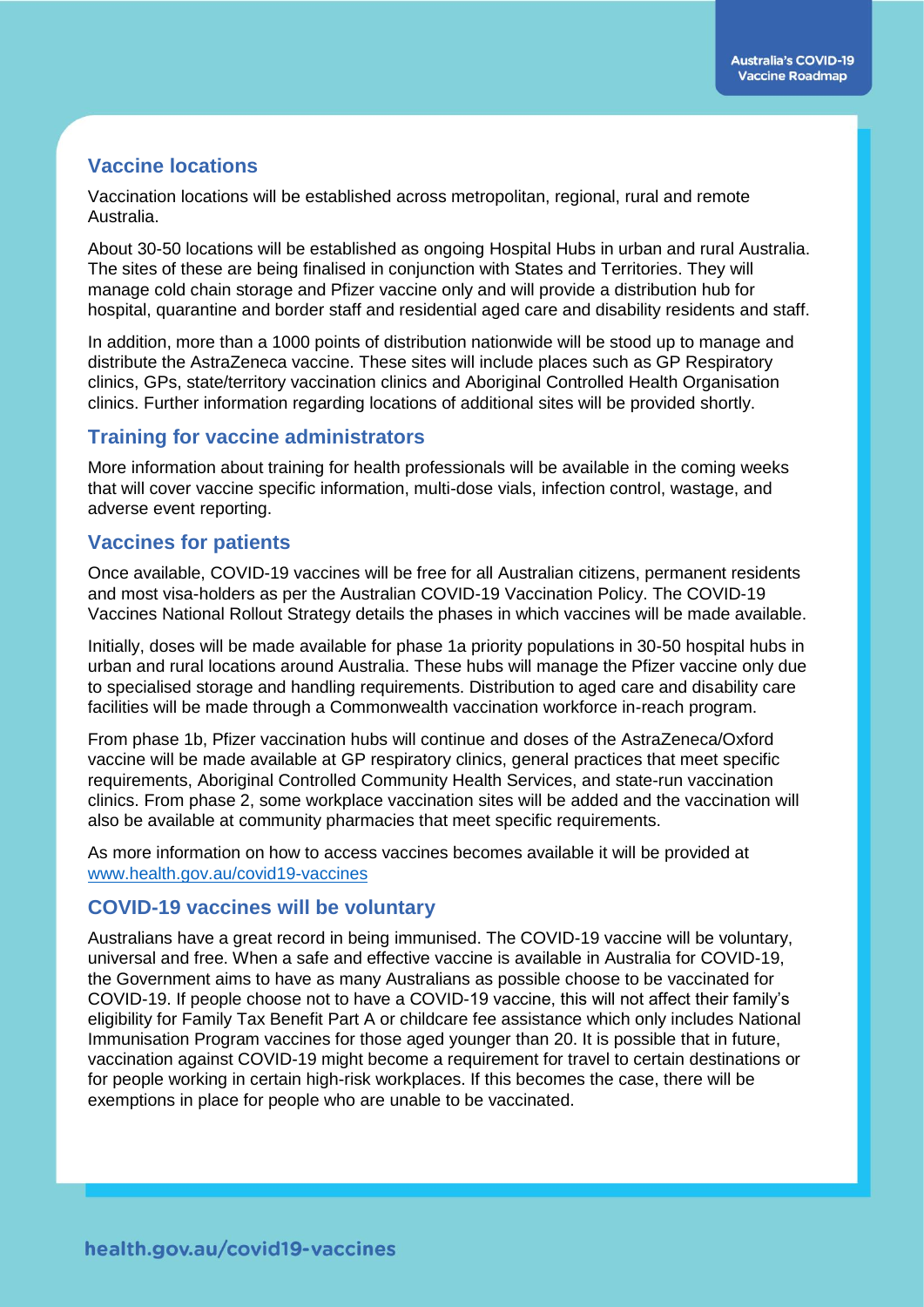#### **Likely side effects from COVID-19 vaccines**

As part of regulatory assessment the TGA considers information about possible side effects. For a vaccine to be registered for use in Australia, the benefits must outweigh the risks. As with all vaccines, some minor side effects can be expected. Usually any side effects are mild and temporary. Clinical trials of COVID-19 vaccines have reported temporary side effects typical of vaccines, such as pain at the injection site, fever or muscle aches. Monitoring of vaccines will continue after a vaccine has been registered. You can report an adverse event through the Therapeutic Goods Administration.

#### **Pregnant and breastfeeding women**

Clinical trials for new medicines do not typically include pregnant or breastfeeding participants. Each country that is or has hosted clinical trials for COVID-19 vaccine candidates has different guidance regarding use of COVID-19 vaccines in pregnancy based on the benefits, risks and uncertainties in the context of the prevailing pandemic situation.

In preparation for vaccine rollout, the Australian Technical Advisory Group on Immunisation (ATAGI) is currently finalising clinical advice for health care providers on the use of COVID-19 vaccines in Australia in 2021. This is likely to include advice in relation to pregnant women. This advice will be provided as soon as it is received.

#### **COVID-19 vaccines and annual influenza rollout**

Routine scheduling and giving an influenza vaccine with a COVID-19 vaccine on the same day is not recommended.

This recommendation from ATAGI is based on the lack of direct data demonstrating absence of any safety issues or interference of immune responses after co-administration of an influenza and COVID-19 vaccines. As further information becomes available, this recommendation may change to permit routine co-administration.

Advice from ATAGI is that the preferred minimum interval between administration of either the Pfizer/BioNTech or the University of Oxford/AstraZeneca vaccines and any influenza vaccine is 14 days. This is precautionary advice.

#### **International emergency authorisation for COVID-19 vaccines use overseas**

Emergency use authorisation is not a full approval. In countries facing significant COVID-19 outbreaks, the benefits of rolling out a vaccine before full regulatory assessment may outweigh the risk of waiting for a full analysis. Because of the proactive management of COVID-19 in Australia, we can afford to wait for the TGA to make an assessment through the provisional registration pathway. This allows the TGA to undertake its comprehensive regulatory assessment of the safety and effectiveness of vaccine candidates.

#### **Effectiveness of vaccines on new variants**

Clinical trials, so far, are showing that the vaccines induce antibodies that are able to respond to a variety of mutations. We will continue to closely monitor developments and do our own genetic examination of local cases.

#### **How herd immunity relates to the COVID-19 vaccination program**

Herd immunity occurs when enough people are vaccinated to prevent the disease easily moving from person to person. Eventually, most of the population may be able to be protected from a particular disease if the vaccine is sufficiently protective and enough people in the population are vaccinated.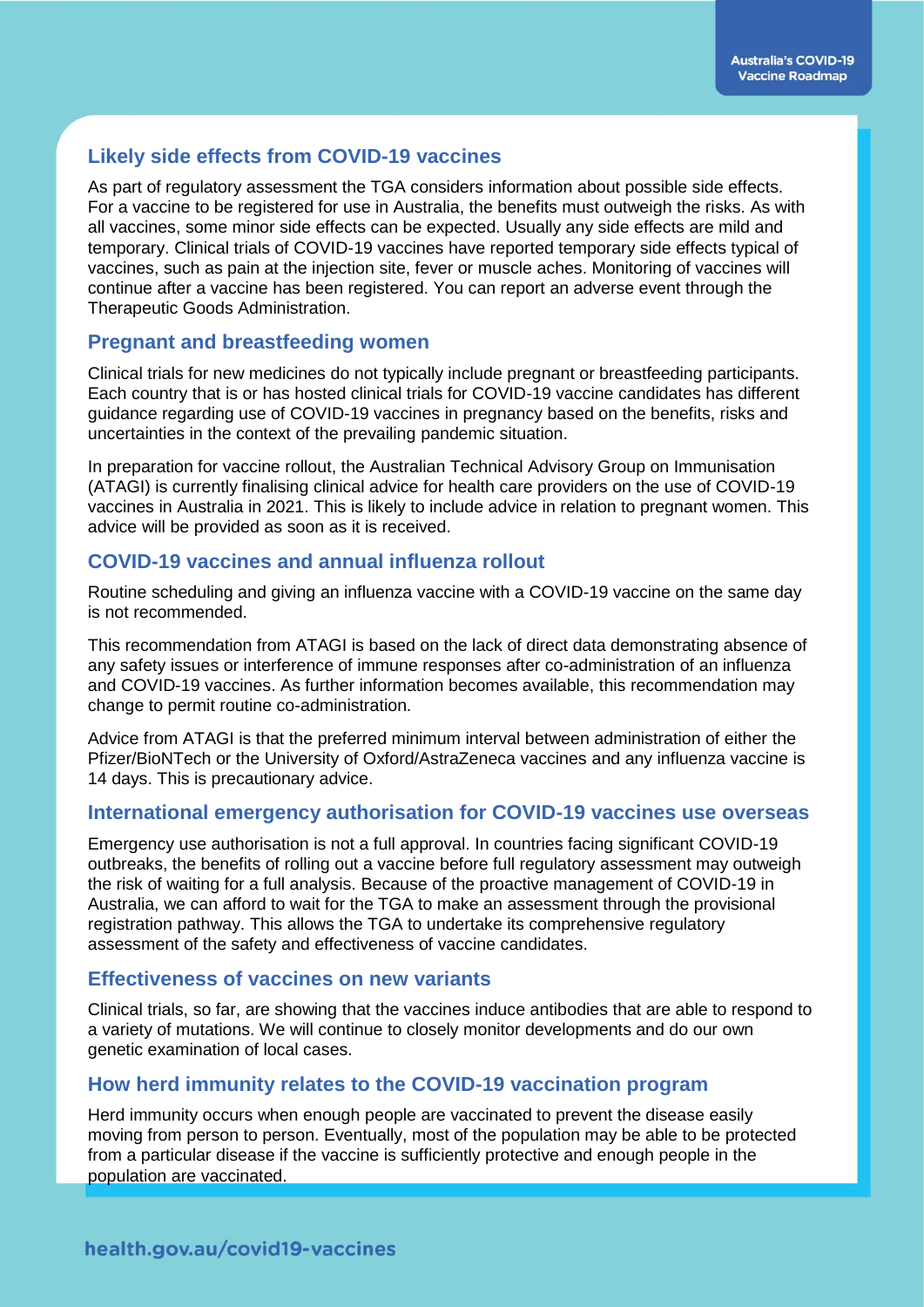Achieving herd immunity is a long term goal. It usually requires a large proportion of the population to be vaccinated. The exact proportion that will need to be vaccinated to affect the spread of the SARSCoV-2 virus depends the characteristics of the vaccine (e.g. its ability to stop transmission, and duration of protection). As we learn more about the characteristics of COVID-19 vaccines and how well they protect against the disease and spread of the virus, many studies will be done to monitor how much impact the vaccines have and whether herd immunity is being developed over time.

What we do know is that both the Pfizer/BioNTech and the University of Oxford/AstraZeneca COVID-19 vaccines show they are very good at protecting against severe illness and death.

#### **Where people can go for trusted information**

For the latest up-to-date information about COVID-19 vaccines visit the Department of Health website at www.health.gov.au/covid19-vaccines. Regular updates can also be accessed on the Department of Health's social media channels on Facebook, Twitter, Linkedin, Instagram and Youtube.

GPs can now subscribe to our COVID-19 GP newsletter about the evolving COVID-19 situation in Australia.